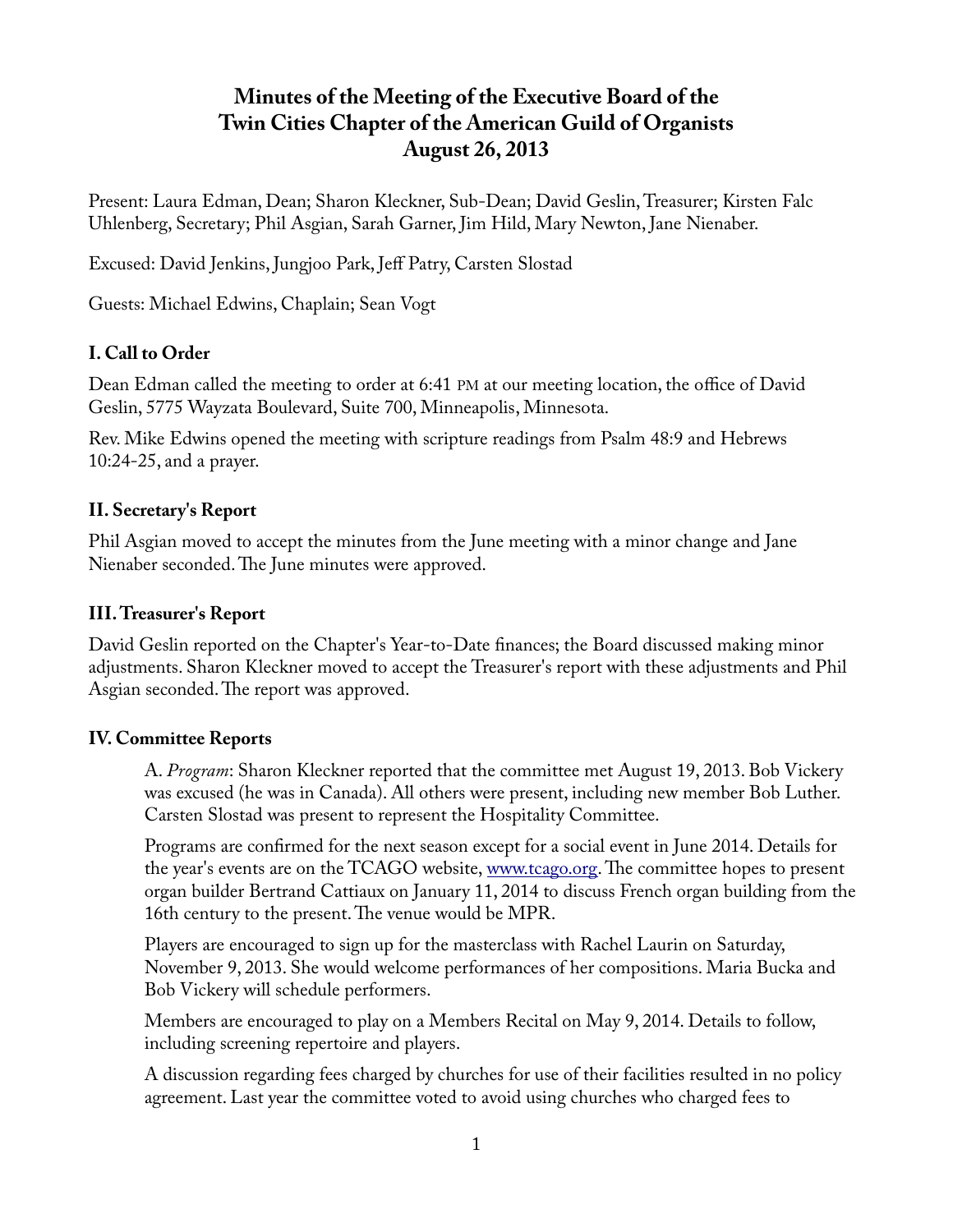TCAGO, other than specified janitorial fees, kitchen fees, etc.

B. *Professional Development*: Sean Vogt, along with Jeffrey Patry on speaker phone, presented new salary guidelines to better reflect the cost of living in the Minneapolis/St. Paul metropolitan area and to include the cost of benefits, since most church music positions do not include benefits. They believe it is the role of the TCAGO Board to support the vision of the National Council and therefore started their calculations with the salary guidelines posted on the national AGO website (which are a national average and *not* adjusted for the New York City cost of living).

Significantly higher salary guidelines were presented after factoring in salary guidelines from the Presbyterian, Lutheran, and Anglican churches (the Catholic Church does not provide any), a cost of living adjustment at 105% of the national average (i.e., the cost of living in the Twin Cities is 5% above the national average), and 20% additional salary for the employee's cost of securing benefits (insurance, etc.).

A lengthy discussion among Board members followed, voicing concerns about churches struggling with budgets, employee/employer tension around salary, and how to raise the issue of a significant raise. Concerns were also voiced about the cost of higher education required for many positions, raising a family, and being compensated for not only "on-site" hours, but "nonvisible" preparation hours, as well. Several suggestions were made by the Board:

1. Present the new figures without benefits to better compare with the current salary guideline format.

2. Clarify if "years of experience" represents "years of playing/directing professionally" or "years with a particular academic degree."

3. Add various examples of how the chart would be used to calculate salaries for different types of church music positions.

4. Use the same chart format as the current chart to better compare the two.

5. Present the new guidelines against the guidelines with a typical 3% increase for the current year.

With these changes in place, the Board is planning to vote on the new salary guidelines at the September meeting.

C. *Website*: The committee reported that the new website has been launched, and the substitute and teacher lists are now accessible by the public by default; no password (member log-in) is required. However, members are able to make any aspect of their information private, if they wish, on the member profile page.

D. *Membership*: Jane Nienaber, Registrar, reported that three membership reports have been sent to National and the fourth is almost ready to send. The flurry of activity in June and July has come to a halt. At this point, we have 261 people who have renewed or become new members.

Here is the breakdown:

| 8 Friends      |
|----------------|
| 2 Dual Chapter |
| 2 Partner      |
|                |